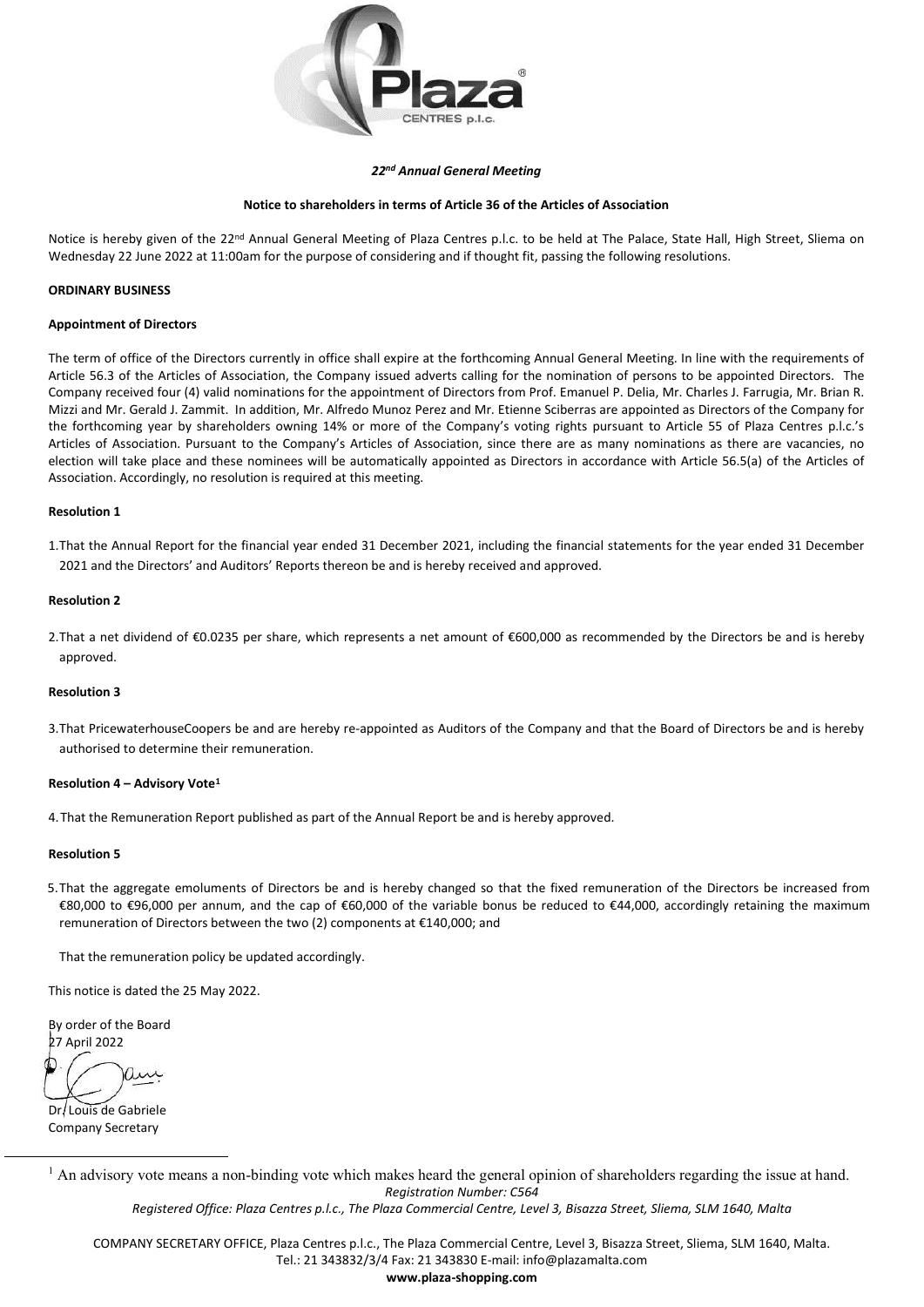### Important Information

## A. Record Date

This notice has been mailed to the Members registered as at the 23 May 2022. Only such Members shall be entitled to attend and vote at the Annual General Meeting.

## B. Participation and voting by Members

A shareholder may participate and vote at the meeting in any of the following ways:

a) By personally attending the meeting; or b) By submitting a proxy form to the company.

### Personal Attendance

Members who wish to participate personally at the meeting shall attend in person at the meeting on the appointed day. (See "Admission to Meeting")

## Participation by Proxy

A Member may participate by proxy by completing the proxy form dispatched to all Members together with this notice and sending same to the office of the Company Secretary not less than 48 hours before the time appointed for the meeting.

A proxy form may be sent to the Company either:

a) By mail to Plaza Centres p.l.c., The Plaza Commercial Centre, Level 3, Bisazza Street, Sliema SLM 1640 b) By electronic means charmaine@plazamalta.com or info@plazamalta.com In case of proxies sent by email to the address above, the email should have attached thereto a copy of the Proxy Form duly completed and signed by the shareholder or a duly authorised person on behalf of a corporate/institutional Member.

### C. Completing the Proxy Form

Members are to complete all details required on the proxy form fully, clearly and accurately. This includes:

a) Indicating whether they wish to appoint as their proxy the Chairman of the meeting or another person. In the case that a Member wishes to appoint a person other than the Chairman of the meeting as proxy, the full name, address and I.D. Card number of the proxy are to be clearly and legibly inserted in the appropriate space;

b) Indicating whether the Member wishes the proxy to vote as he/she wishes or whether the proxy wishes to indicate how the proxy is to vote. In either case a mark ought to be made in the appropriate box indicated in the proxy form. In the event that no such indication is made it shall be deemed that the Member authorises the proxy to vote as he/she wishes, unless the Member indicates how he/she wishes the shares held to be voted by inserting the number of shares or another appropriate mark against the relevant resolutions, in which case the proxy shall be deemed authorised to vote only as indicated by the Member in the proxy form.

c) Where a Member wishes to have his/her proxy to vote in a particular manner then he/she should indicate his/her voting preference in the appropriate box against each resolution. The use of a cross or a mark (instead of putting a number of votes) in the appropriate space on the ballot paper under either 'FOR' or 'AGAINST' will be interpreted that the Member has assigned all the votes either 'FOR' or 'AGAINST' the resolution as the case may be. If a cross or a mark is placed in both 'FOR' or 'AGAINST' for the same resolution, then the Member's vote on that particular resolution will be invalid.

Any resolution remaining unmarked on the ballot paper will be treated as an abstention.

## D. Participation in Voting

Shareholders wishing to participate simply by having their votes taken into account at the meeting should fill in the proxy form in favour of the Chairman of the meeting and then proceed to indicate in the proxy from how they wish the Chairman to vote on each resolution to be taken at the meeting.

## E. Admission to the meeting

a) In order to be admitted, a Member is to present his Identity Card and the Admission Form enclosed with this documentation.

b) In the case of shares held jointly by several persons, except in the case of shares held jointly by husband and wife, the first named joint holder on the Register of Members shall be eligible to attend and vote at the Meeting.

### Registration Number: C564

Registered Office: Plaza Centres p.l.c., The Plaza Commercial Centre, Level 3, Bisazza Street, Sliema, SLM 1640, Malta

COMPANY SECRETARY OFFICE, Plaza Centres p.l.c., The Plaza Commercial Centre, Level 3, Bisazza Street, Sliema, SLM 1640, Malta. Tel.: 21 343832/3/4 Fax: 21 343830 E-mail: info@plazamalta.com

#### www.plaza-shopping.com